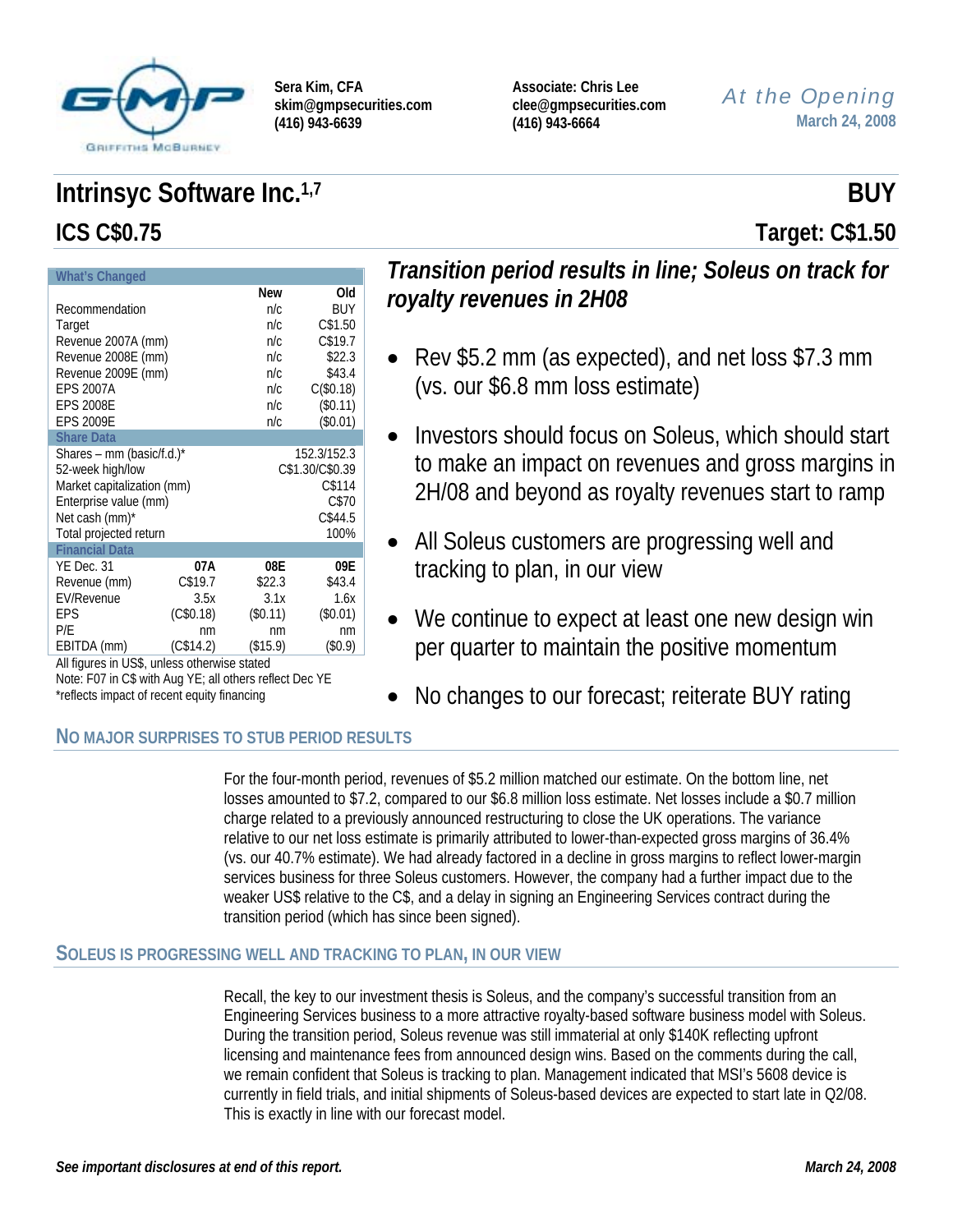

**Sera Kim, CFA skim@gmpsecurities.com (416) 943-6639** 

**Associate: Chris Lee clee@gmpsecurities.com (416) 943-6664** 

In addition to existing design wins, Intrinsyc continues to have active discussions with potential customers for future Soleus wins. We continue to expect multiple design wins with existing customers, similar to Mitac, and intentions from MSI to launch additional devices based on the Soleus platform. In addition, we believe Intrinsyc has made a positive impact on its initial Soleus customers as evidenced by their willingness to introduce Intrinsyc to other departments and deepen the business relationships (increasing the potential for additional design wins). Future versions of the platform (i.e., 3G, enhanced user interface) will continue to add value to customers.

### **NO CHANGES TO OUR FORECAST, REITERATE BUY RATING AND C\$1.50 TARGET**

### *Our outlook*

**Q1/08E:** We expect revenue of \$5.0 million and net loss of \$4.4 million, or (\$0.03) per share. In Q1/08, we expect Soleus revenue to be immaterial again as Soleus-based devices will not start shipping until late Q2/08.

**F2008E:** We expect revenue of \$22.3 million and net loss of \$16.3 million, or (\$0.11) per share. In F2008, we expect Soleus to contribute \$3.0 million.

**F2009E:** We expect revenue of \$43.4 million and net loss of \$1.5 million, or (\$0.01) per share. Soleus revenue is expected to contribute \$23 million in F2009. We expect the company to be profitable by  $O<sub>4</sub>/O<sub>9</sub>$ .

**F2010E:** We expect revenue of \$60.0 million and net income of \$6.7 million, or \$0.04 per share. Soleus revenue is expected to contribute \$38 million to overall sales in F2010.

### **RECOMMENDATION**

We continue to believe Intrinsyc is an exciting story with significant upside potential for growth-oriented investors. The company is led by a strong management team that has proven its ability to execute. Intrinsyc is at the cusp of finally reaping the rewards of transitioning from an engineering services business to a more attractive royalty-based software business model, which comes with more scalability, higher margins and greater predictability of revenue streams. The success of Soleus is key to the story. Intrinsyc has an impressive pace of design wins to date, which speaks to Soleus' ability to address the critical needs of a large and growing market for consumer-oriented feature phones and converged mobile devices.

We reiterate our BUY rating and C\$1.50 target price on Intrinsyc. Our target price implies a C2009 EV/S multiple of 4.2x and is supported by a sum-of-the-parts analysis (valuing Soleus and the Engineering Services business separately) and a DCF valuation. At current levels, the shares are attractively valued, trading at a C2009 EV/S of 1.6x, a discount to the group average of 2.7x. We believe a premium multiple for Intrinsyc is justified given the strong expected growth as Soleus revenues ramp up. We are projecting Intrinsyc's 2009/2008 sales to grow 95%, compared to the group average of 23%.